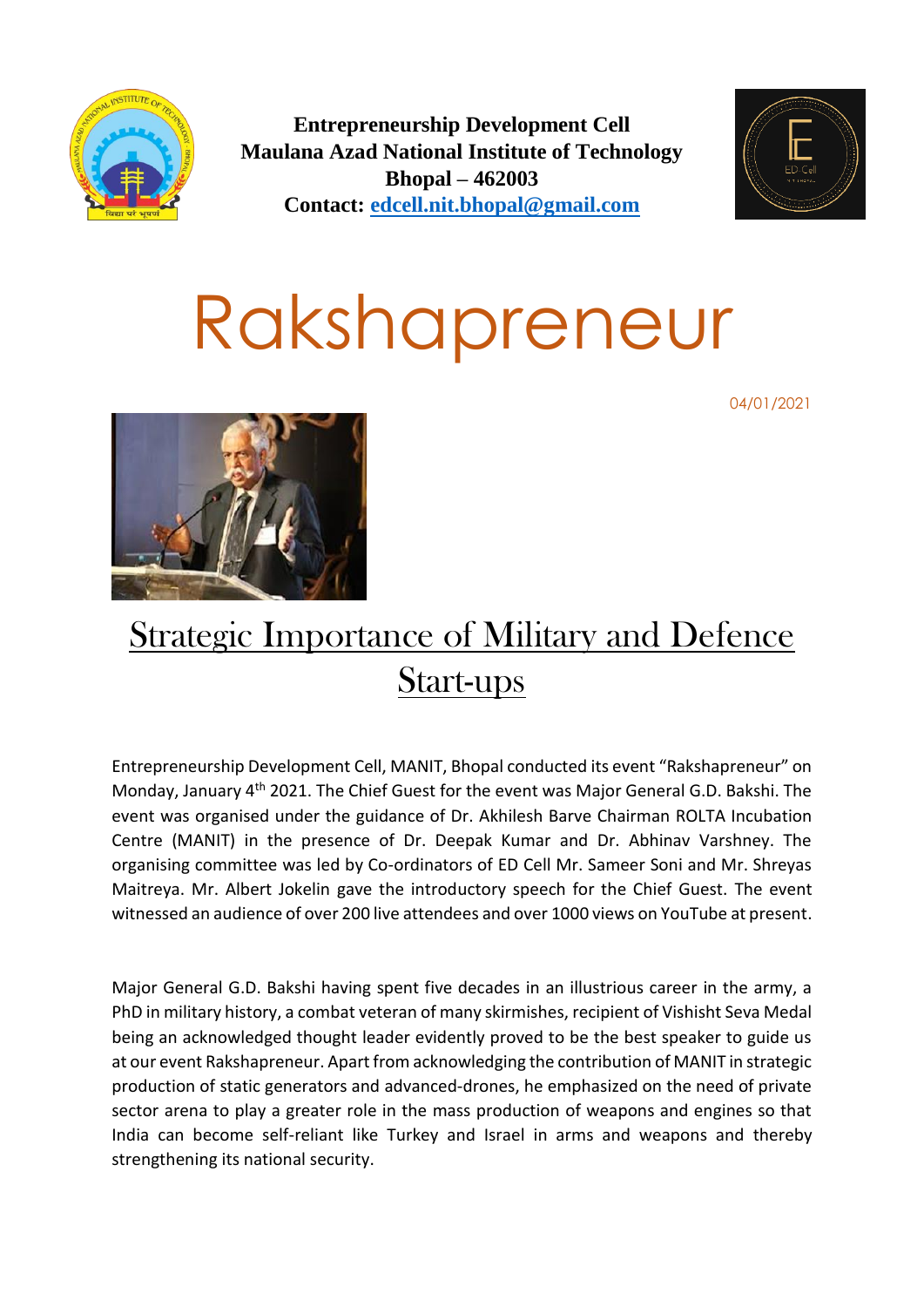Keeping in view, the great havoc of Covid-19 virus made in Wuhan Laboratory of China, he indicated how China can suffer a major setback in exports to democratic countries like United States and India. Some glimpses from the live event are presented below: